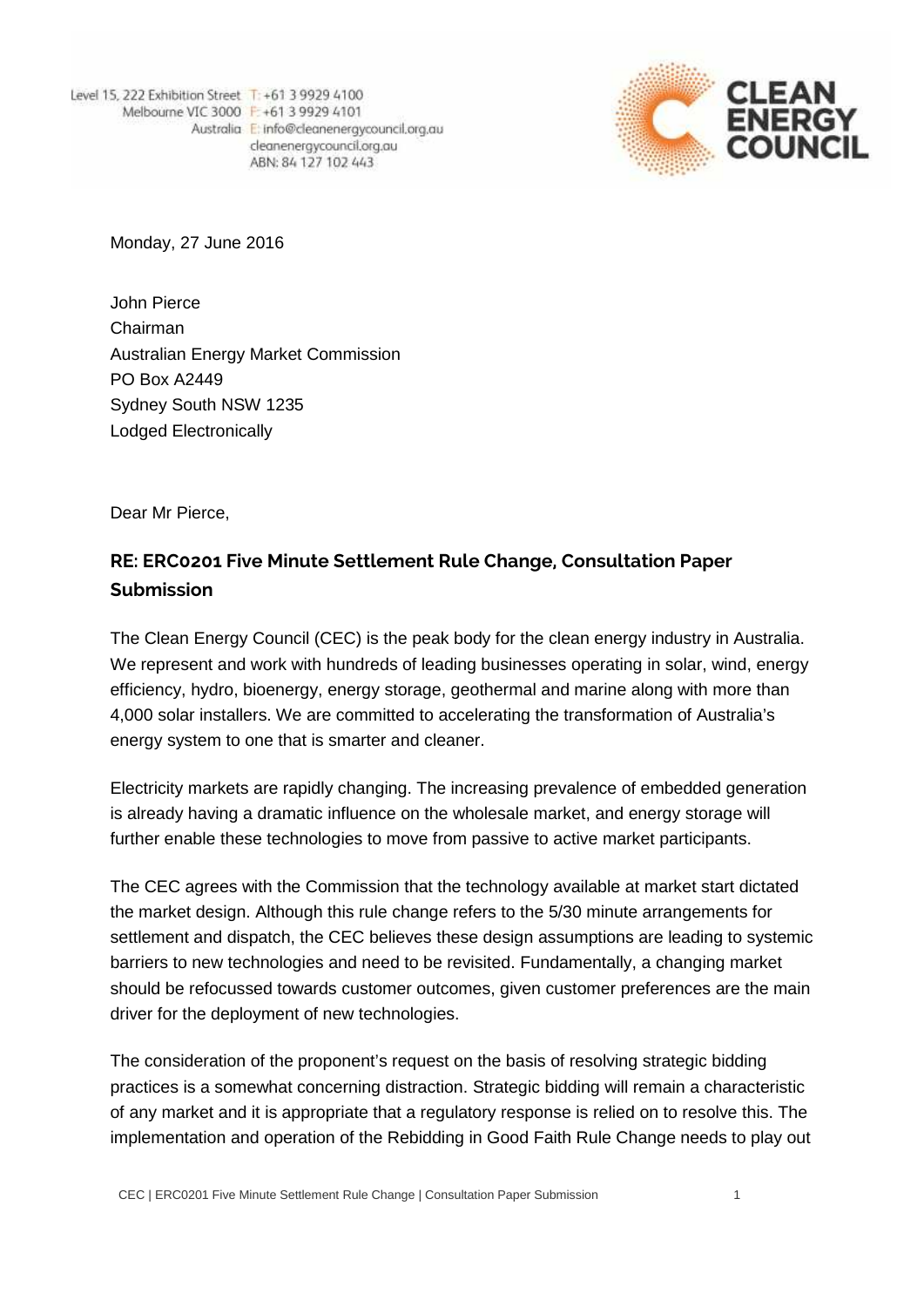

before passing judgement on its success or failure. Given this, the Commission should be viewing a potential move to 5 minute settlement purely on the basis of energy and ancillary services market benefits, and removing barriers to entry by new (mostly small scale) technologies.

Market design will always have inherent trade-offs. A market reform of this significance will undoubtedly create new inefficiencies. For example, (through averaging across the dispatch intervals) the market largely relies on the 30 minute settlement to protect market participants from the costs of dispatch intervals at the market price cap. The proposed changes would expose generators and retailers to significantly increased price volatility (risk), increasing the costs of supply overall. Further, there will be material issues with transitioning a contract market to accept these increased risks.

The CEC notes that the proponents have not provided evidence of the benefits of moving away from 30 minute settlement. This makes it very challenging to measure how the proposed changes would better promote the efficient investment in and use of electricity services with respect to the price of electricity. Moving generators to obligatory 5 minute dispatch would undoubtedly create costs that are hard to reconcile against theoretical benefits. This indicates that the proponent's proposed solution may not be the right solution to retrofit to the established NEM.

Despite this, the CEC's view is that the Commission needs to consider the merits of making this change in more detail. The technology mix that underpins the electricity market is rapidly changing and the incumbent regime is likely to create barriers to the efficient use of small scale technologies or small generator aggregators. In addition, a more granular settlement system may increase the efficiency of ancillary services in a market where many small, fast acting, devices are deployed (such as battery systems).

In summary the CEC requests that the Commission use this rule change process to undertake a more comprehensive assessment of the merits of moving to a 5 minute settlement in the future. The next stages of this rule change should consider:

- Current barriers to entry and whether they could be resolved by 5 minute settlement;
- Whether alternative mechanisms (aggregation for example) are more appropriate given established NEM practices;
- Benefits of moving ancillary services to a reliance on 5 minute settlement;
- Based on a cost-benefit assessment of options, identification of a preferred mechanism for 5 minute settlement that interfaces with established NEM systems in a least-harm manner, and;